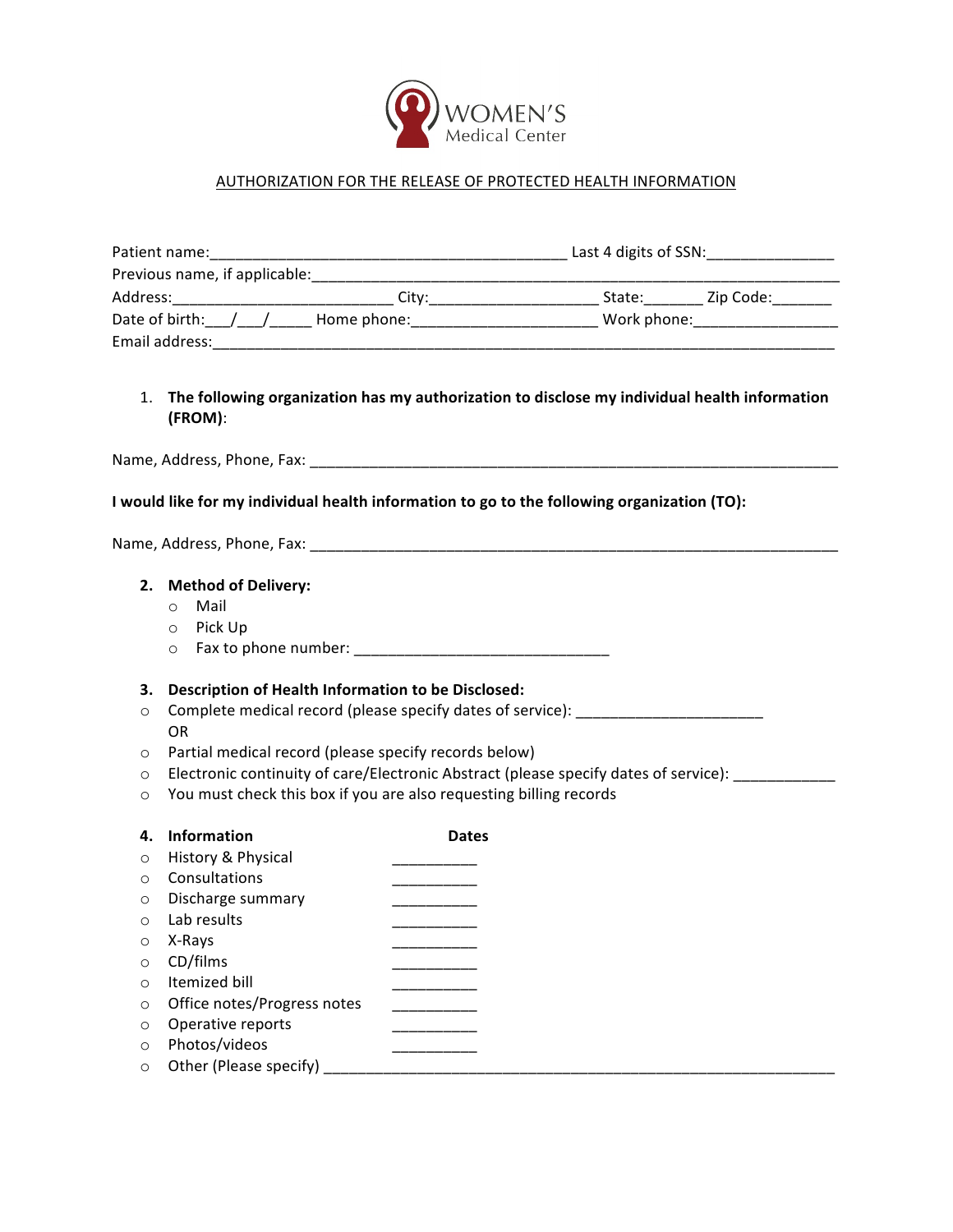

#### **5. Purpose of Disclosure:**

- $\circ$  At my request
- $\circ$  Continuation of care
- $\circ$  Other:

# 6. **Expiration of Authorization**

Unless I request in writing otherwise, I understand this authorization will expire on \_\_\_\_\_\_\_\_\_\_\_\_\_ (Insert expiration date or event). If I do not specify an expiration date or event, this authorization will expire ninety (90) days from the date on which I sign the authorization.

# 7. **Right to Revoke Authorization**

I understand that I have a right to revoke this authorization at any time. I understand that if I revoke this authorization, I must do so in writing and present my written revocation to the Medical Records Department of Women's Medical Center. An address for the Medical Records department is 190 Handley Drive, Suite A, Tyrone, GA 30290. I understand that the revocation will not apply to any health information that has already been released in response to this authorization. 

# 8. **Re-Disclosure**

I understand that if my health information is disclosed to a party other than a health care provider, health plan, or heath care clearinghouse subject to the federal privacy regulations, my health information disclosed pursuant to this authorization may no longer be protected by the federal privacy regulations.

#### 9. **Fees**

I understand that federal and state laws allow a fee to be charged for the copying of patient records and I will be responsible for the payment of such fees.

#### 10. **Release and Waiver**

If the health information I have requested Women's Medical Center to disclose contains any privileged psychiatric or psychological information related to the treatment of physical and/or mental illness, chemical dependency or alcohol abuse, or testing or treatment of any communicable or infectious disease such as acquired immunodeficiency syndrome (AIDS), immunodeficiency syndrome related complex (ARC), human immunodeficiency virus (HIV), venereal disease, tuberculosis, or Hepatitis, I hereby waive any privilege concerning such information for this purpose(s) of releasing it to the party or parties authorized above. I also release Women's Medical Center, their officers, trustees, agents, and employees, from any and all liabilities, damages and claims, which might arise from the release of health information authorized by me.

\_\_\_\_\_\_\_\_\_\_\_\_\_\_\_\_\_\_\_\_\_\_\_\_\_\_\_\_\_\_\_\_\_\_\_\_\_\_\_\_ \_\_\_\_\_\_\_\_\_\_\_\_\_\_\_\_\_ \_\_\_\_\_\_\_\_\_\_\_\_\_\_\_\_

\_\_\_\_\_\_\_\_\_\_\_\_\_\_\_\_\_\_\_\_\_\_\_\_\_\_\_\_\_\_\_\_\_\_\_\_\_ \_\_\_\_\_\_\_\_\_\_\_\_\_\_\_\_\_\_\_\_\_\_\_\_\_\_\_\_\_\_\_\_\_\_\_\_\_\_

Signature of Patient (or Patient's Representative) Date Time

Printed Name **Description** of Authority to Act for Patient